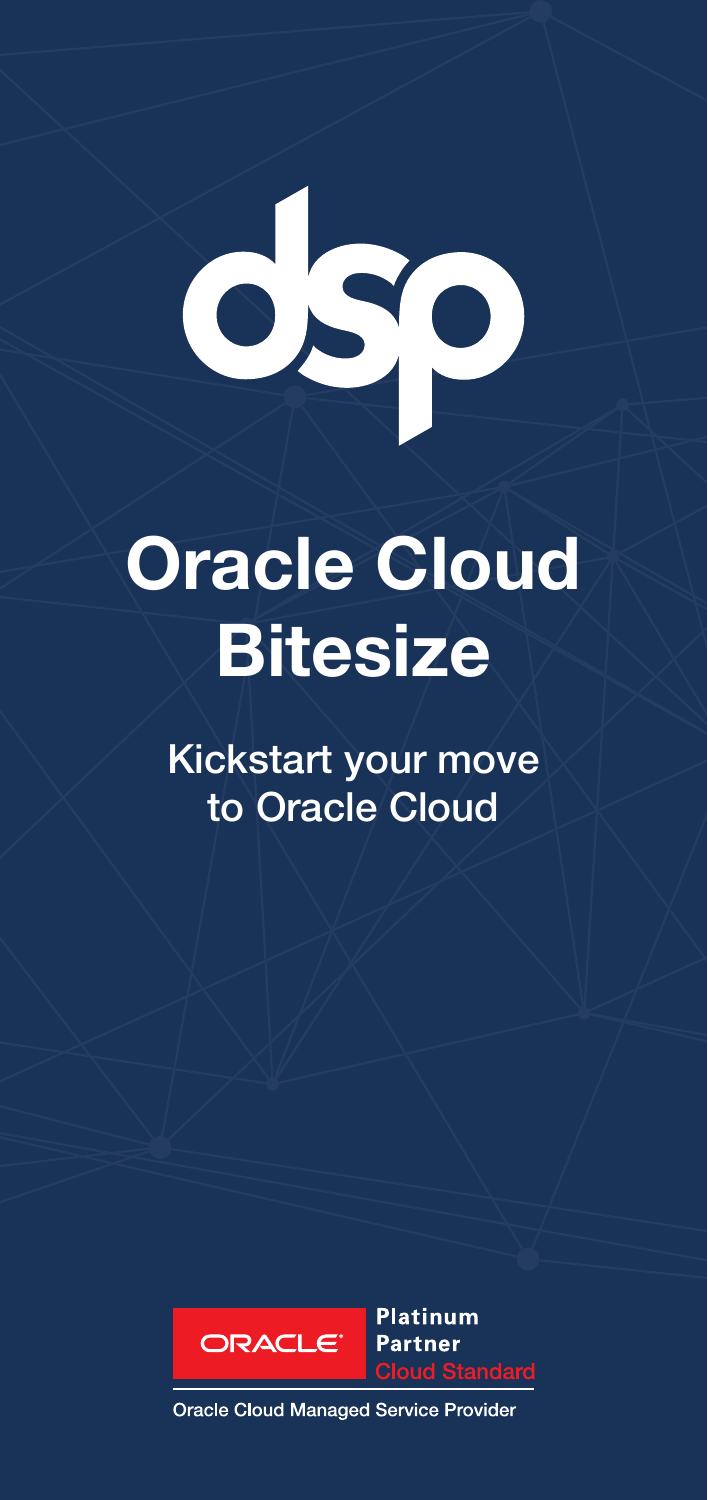Although Cloud computing promises to be a fundamental transition in the evolution of IT, we understand that for companies new to Cloud, knowing where and how to start can prove difficult. Even if you already have experience of Cloud offerings such as Microsoft Office 365 and Azure, AWS and Google Cloud you may not yet have considered or experienced Oracle Cloud.

That's why we've created the Oracle Cloud Bitesize package. Designed to enable you to kickstart your move to the Cloud. Oracle Cloud Bitesize enhances your knowledge, removes risk and helps you to navigate your first Oracle Cloud migration with ease. With our support, you can become an effective champion of Oracle Cloud and demonstrate the measurable benefits of Cloud adoption to your organisation, including lower costs, greater agility and better resource utilisation.



### **What do you get with Oracle Cloud Bitesize?**

#### **1. Oracle Cloud orientation workshop**

During this interactive 1-day onsite workshop for you and your organisation, you will gain:

- An overview of Oracle Cloud, its capabilities and how it differs from other Public Clouds
- **Opportunity to explore different use case scenarios to** support your business and strategy
- Support in making informed decisions about the use of Public Cloud technologies
- **Answers to your commercial and technical questions**
- Digital versions of our presentations and resources to share with your colleagues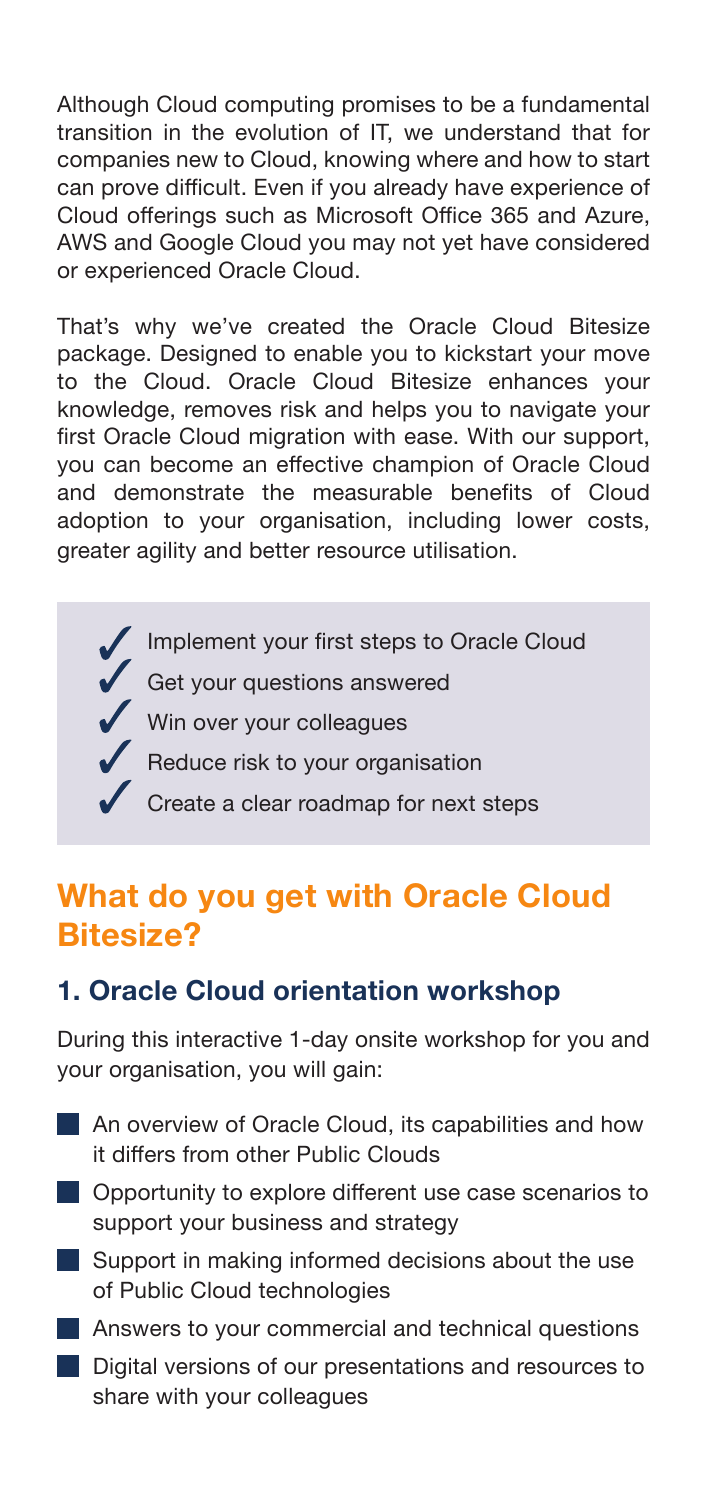#### **2. Oracle Cloud Bitesize deployment as Proof of Value**

To provide your business with Proof of Value, we will implement a bitesize instance of Oracle Cloud for your organisation.

- Set up your chosen Oracle Cloud Bitesize environment and configure the connectivity
- Introduce your staff to the new environment
- **Demonstrate functionality and performance in a**  Cloud environment
- **Test various back-up and DR scenarios**
- **First-hand experience of your chosen option working** in the Cloud

#### **3. Technical support and next steps to Oracle Cloud roadmap**

Having deployed your bitesize instance of Oracle Cloud, we will work with you to ensure that you feel confident in your move to Cloud and your organisation's next steps.

- **Access to support for your Bitesize instance**
- Ability to raise support tickets and get your questions answered
- Support in developing a roadmap for your organisation's Oracle Cloud strategy, including first move recommendations
- **Exploration of the benefits of wider Cloud migration** and total cost of ownership
- Support in running a range of scenarios through our Oracle Cloud Calculator and comparison to AWS
- Documentation that enables you to internally champion the value of Oracle Cloud adoption

**Choose your route to Oracle Cloud: www.oracle-cloud-calculator.com** 

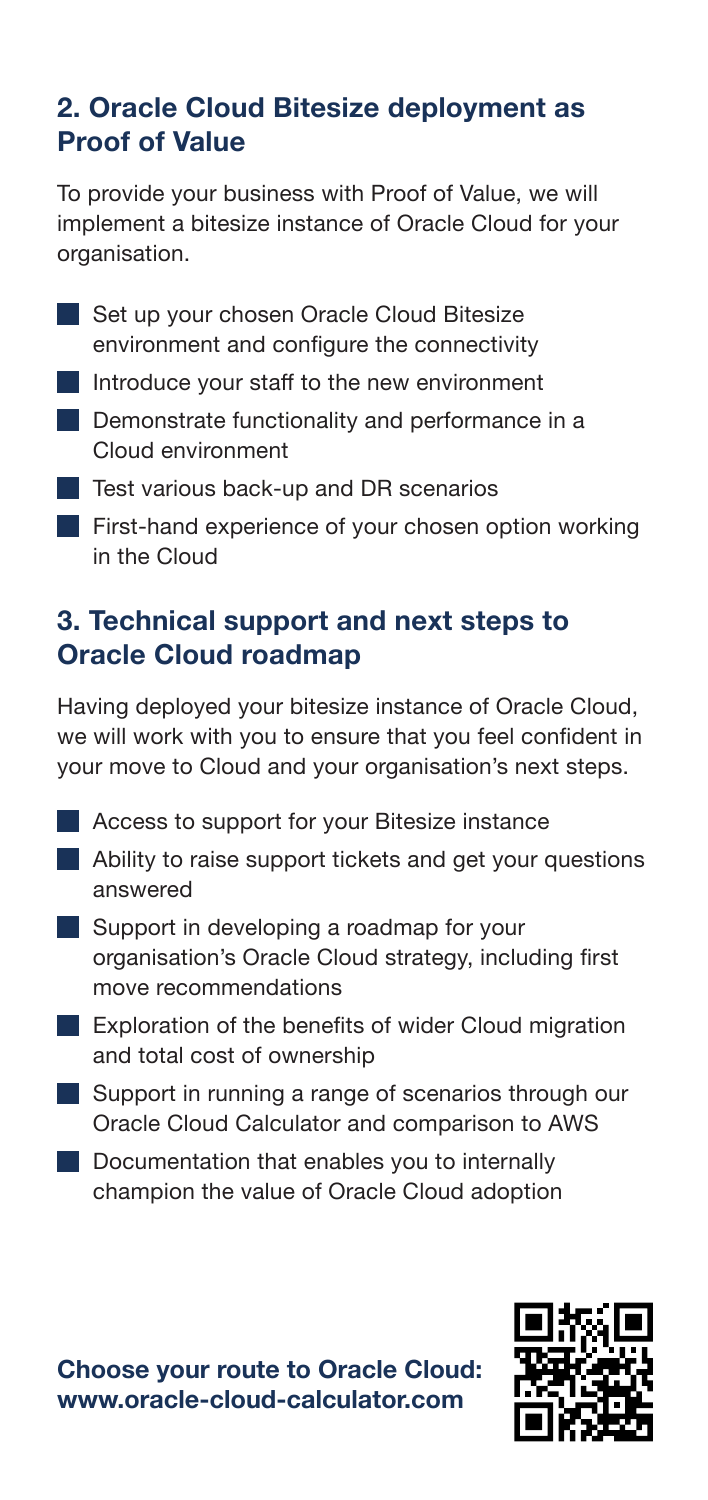#### **Do these questions sound familiar?**



**Can I trade in some of my licences to support my move to Oracle Cloud?**

**Can Oracle Cloud help with maintaining security compliance?**





**What's the benefit of moving my legacy environment into the Oracle Cloud?**

**Can Oracle Cloud help me avoid the typical headache of 'noisy neighbours' in Public Cloud?**





**Is Oracle Cloud just for large enterprises? Can I start small then expand?**

**Talk to dsp about Oracle Cloud**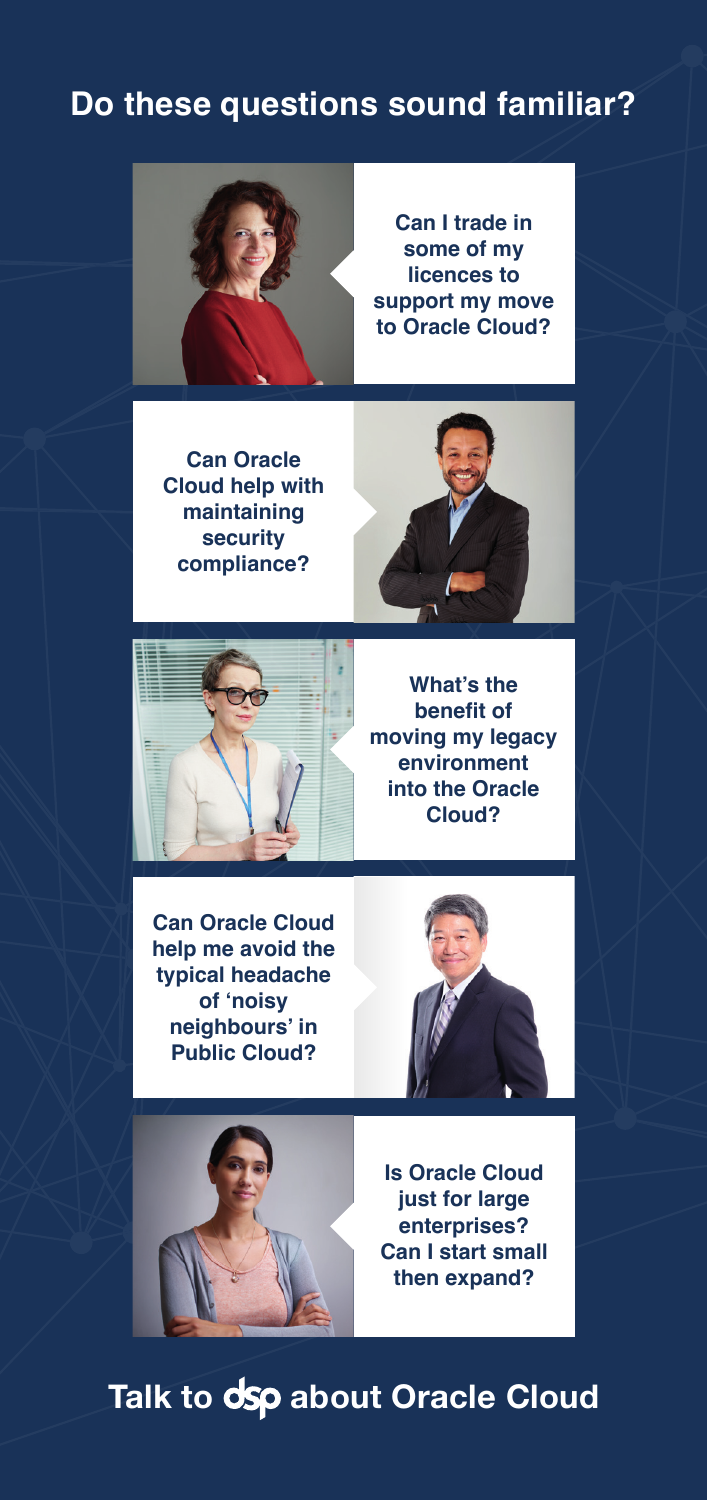| <b>Oracle Cloud Bitesize</b>                                       |
|--------------------------------------------------------------------|
| $\Box$ I'd like to sign up for the orientation<br>workshop         |
|                                                                    |
| I'm interested in the following<br><b>Bitesize deployment(s):</b>  |
| □ Oracle E-Business Suite                                          |
| Database backup or DR to an Oracle Cloud solution                  |
| Existing test or development database migration<br>to Oracle Cloud |
| Infrastructure to host an existing application                     |
| Name:                                                              |
| Job title:                                                         |
| Company:                                                           |
| <b>Email address:</b>                                              |
| Telephone:                                                         |